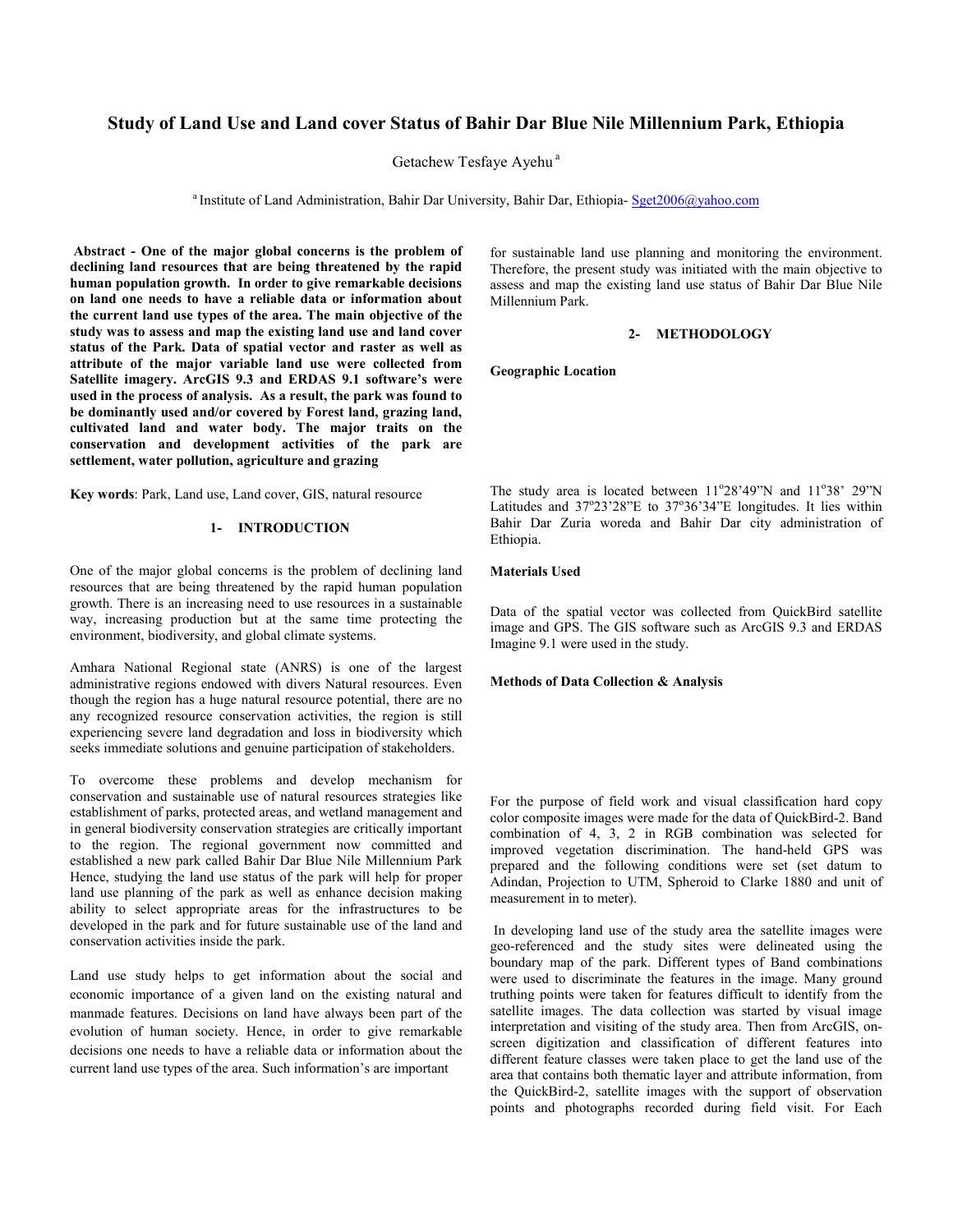developed vector polygons the attributes were entered in the table linked with the associated polygon. Each polygon has a class value and seven land use types and its extent in hectare base were identified in the study area. Finally, the land use map of the study area was developed from *Layout* view in ArcGIS.

### **3- RESULT & DISCUSSION**

Overall seven major land use types of the park were distinguished. The land use type and its respective area coverage are summarized in Table A.

**Table A.** Land Use Types and Their Area Coverage of Bahir Dar Blue Nile Millennium Park

| Code                    | Land use Type                     |           | Area (ha) | $\frac{0}{0}$ |
|-------------------------|-----------------------------------|-----------|-----------|---------------|
|                         | Cultivated land                   |           | 705       | 15.00         |
| $\mathbf{2}$            | Irrigated land                    |           | 146       | 3.10          |
| $\overline{\mathbf{3}}$ | <b>Grazing land</b>               |           | 1238      | 26.17         |
| 4                       | land<br>Forest<br>eucalyptus tree | including | 1352      | 28.58         |
| 5                       | wetland                           |           | 267       | 5.64          |
| 6                       | settlement<br>and<br>institutions | existing  | 91        | 1.92          |
| 7                       | water body                        |           | 930       | 19.66         |
|                         | <b>Total</b>                      |           | 4729      |               |

### **Forest Land and Grazing Land**

The map in Figure 1 below shows seven land use classes. As recognized from Table 1 the result shows that a significant amount of land in the park is used as Forest land, including eucalyptus plantation, (about 1352 ha or 28.58 %) and Grazing land (about 1238 or 26.17%). Forest land has indispensible economic value in the area. It is used for source of fuel wood and supplementary food for the peoples in the area. It is common to see shepherds and children's collecting the fruits of *Syzygium guineense ("*Dokma) and *Mimusops kummel* (Ishe) to supplement their food needs and even sometimes they take it to the local market to earn some amount of money. *Mimusops kummel* and *Syzygium guineense* are the common native tree species dominant in the area. Grazing lands are also one of the land use type in the park that dominantly observed in different types of land forms including the hills. Grazing land supports animals for grazing in the study area. Currently most grazing areas seem overgrazed and harvested for indoor grazing. According to the people in the area, most people are now reducing the number of livestock they have. They said that, this is because the size and potential of the Grazing land they have now is not enough to feed their animals.

#### **Cultivated Land and Water Body**

Cultivated land (705 ha or 15.00%) and water body (930 ha or 19.66 %) have also substantial coverage from the total park land use types. Majority of economically active population in the study area depends on cultivated lands. They grow different types of cereal and pulse crops. Most of the cultivated lands cover the gentle slope areas; however, there are also some farmlands in the "Bezawit" hills. Currently peoples are intensifying their cultivated lands and even they are cultivating the river banks and very hill areas. This shows that the size of cultivated land in the park may be much larger in a few years. Water body majorly from Blue Nile River and Lake Tana, part of the park, serves as the main economic resource center in the area. It is used as source of drinking water for both human and animals in addition to its use for irrigation, hygiene etc. These water body also supports a large variety of fishes. In addition to these, they are habitat for different types of wild animals (e.g. like Hippo) and birds. At present they are receiving different pollutions from factories, municipality, car washes, etc. This pollution from factories, municipality, and car washes highly affects the water and its animals and birds depend on it. Hence, a significant area of the park is covered by water body. This may be related to the major objective of the park that to protect the highly endangered water resources from any unnecessary interference.

## **Wetland and Irrigated Land**

Wetland (267 ha or 5.64%) and Irrigated land (146 ha or 3.10%) have also a considerable coverage from the total park land use types. Wetlands are serving as the major fish breeding areas. There are also many other values associated with wetlands: water quality, flood control, erosion control, wildlife support, recreation and commercial benefits. Different types of vegetations are gown in the wetland areas. Irrigated land used for the production of different types of horticultural crops including the stimulant crop known as *Cata edulis*, etc. *Cata edulis* farm takes the highest area coverage, in which most of the rural and some of the urban dwellers are involved

### **Settlements and Existing institutions**

The remaining 91 ha or 1.92 % of the park is used for settlements and different institutions. Settlement and institutions includes different types of structures like residence, factories, church, etc. Most peoples in the urban area of the park are employs of those factories found inside the park. Majority of peoples use their houses as residence, commercial purpose (e.g. like village shop) and rearing of animal. Factories found inside the park areas are polluting the river as well as the different types of the flora and fauna of the park. The existing settlement and factories found inside the park area makes the planning and implementation activity difficult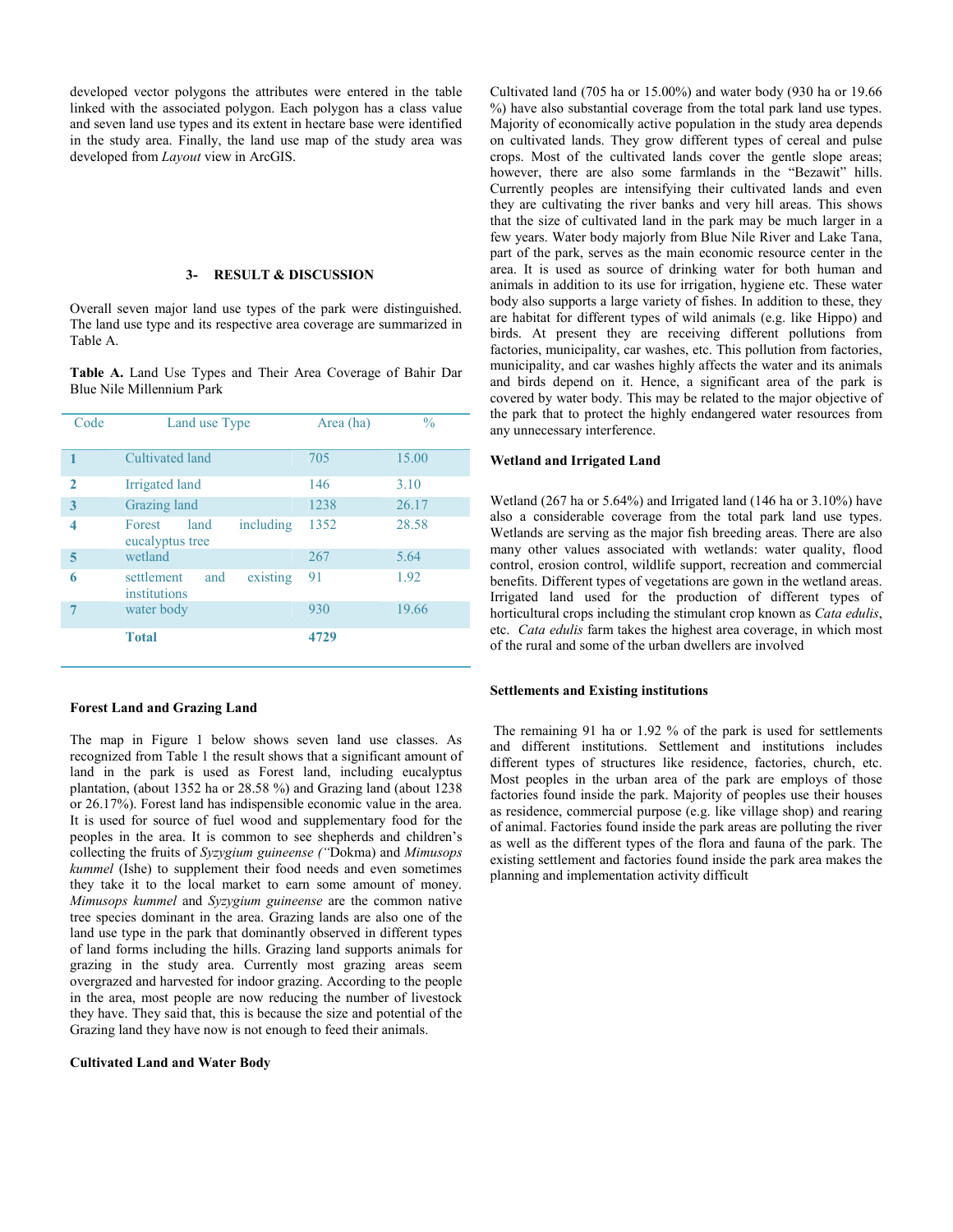

Figure 1: Land use type map of Bahir Dar Blue Nile Millennium Park

## **4- CONCLUSION**

Amhara National Regional state (ANRS) is one of the largest administrative regions endowed with divers Natural resources together with the amazing landscapes and cultural heritage sites. Even though the region has a huge natural resource potential, there are no any recognized resource conservation activities, the region is still experiencing severe land degradation and loss in biodiversity which seeks immediate solutions and genuine participation of stakeholders.

To overcome these problems and develop mechanism for conservation and sustainable use of natural resources strategies like establishment of parks, protected areas and wetland management in general are taking critically important in the region.

The regional government is committed to develop a land use plan for the newly established Bahir Dar Blue Nile Millennium Park. Hence, in order to develop a sound land use plan the current land use status of the park have been studied based on seven main land use classes named as *grazing land, cultivated land, irrigated land, forest land (Including eucalyptus plantation), wetland, settlement and existing institutions, and water body*. As a result the study has shown that a significant amount of the park is used by Forest land (Including eucalyptus plantation), grazing land, cultivated land and water body. A considerable area of the park is also used by Wetland, Irrigated land and settlements and other institutions. Hence, the defined land use type and the area it covers can give valuable information for the planner to design the appropriate land use plan of the park. The major traits on the conservation and development activities of the park are

settlement, water pollution, agriculture (Both rain feed and Irrigation) and grazing.

### **REFERENCES**

#### **References from Journals**

Berehanu Mekonen Hilemariam. 2005. Remote sensing and GIS techniques in land use land cover Mapping and change detection in the main Ethiopian rift between Koka and Ziway. Unpublished master thesis, Addis Ababa University, Ethiopia.

Canadian Center for remote sensing. Fundamentals of remote sensing [ElectronicVersion].Natural Resources Department of Canada. Klosterman, R. E. 1995. The appropriateness of geographic information systems for regional planning in the developing world. Computer, Environment and UrbanSystems, vol. 19, No. 1, pp. 1-13.

Zubair, O. A. 2006. Change detection In land use and land cover using remote sensing data and GIS, Unpublished master thesis, University of Ibadan.

## **References from Websites**

Dunse, N., White, M., & Dehring, C. 2007. Urban parks, open space and residential property values. RICS Research paper series, volume 7, Number 8. Retrieved December 9, 2008, from [www.rics.org](http://www.rics.org/)